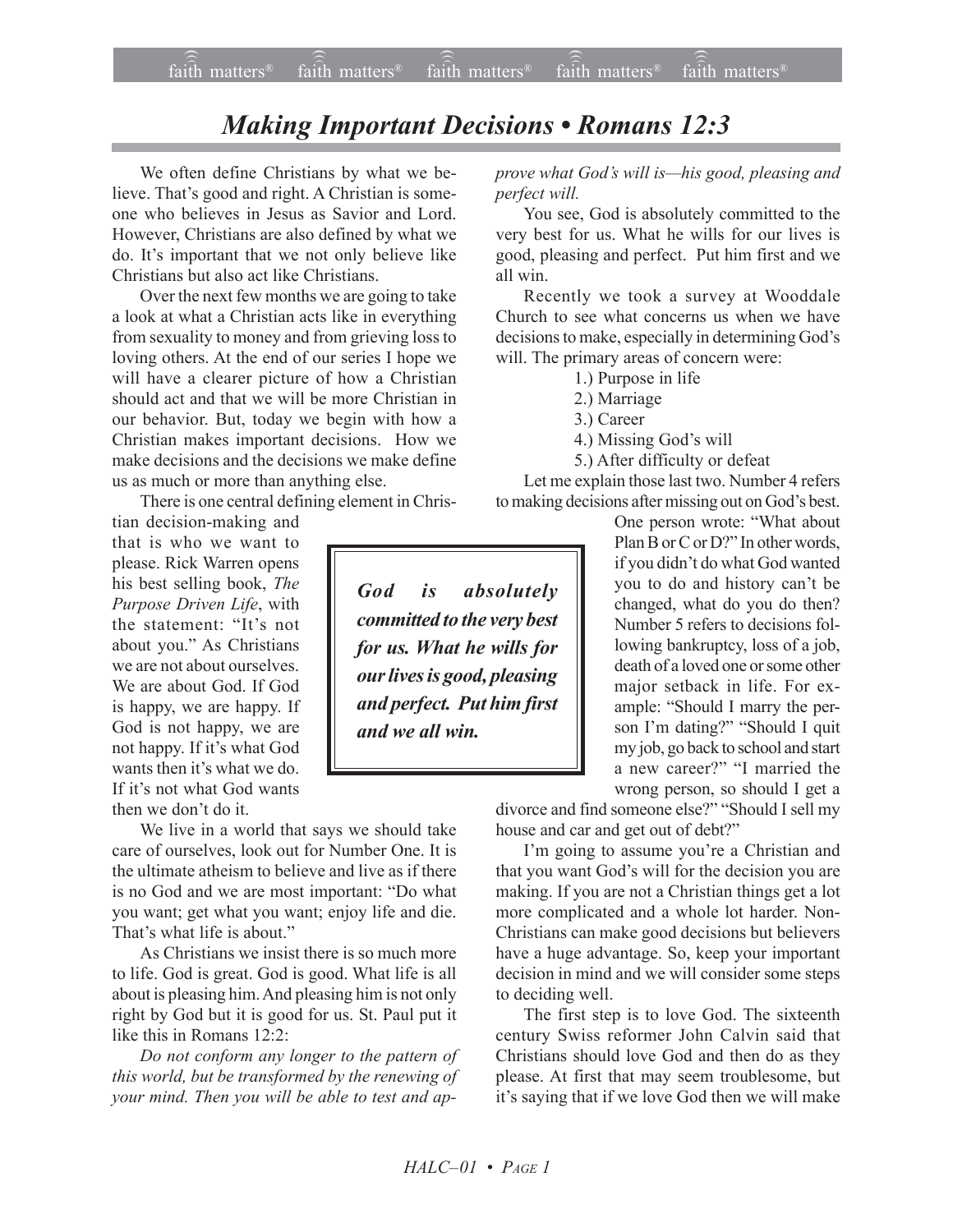## $\widehat{\widehat{\mathfrak{tair}}}$  matters  $\widehat{\widehat{\mathfrak{tair}}}$  matters  $\widehat{\widehat{\mathfrak{tair}}}$  matters  $\widehat{\widehat{\mathfrak{tair}}}$  matters  $\widehat{\widehat{\mathfrak{se}}}$  faith matters faith matters<sup>®</sup> faith matters<sup>®</sup> faith matters<sup>®</sup>

good decisions based on what God wants from us. I like that. It keeps everything simple. Jesus said in Mark 12:30, "Love the Lord your God with *all your heart and with all your soul and with all your mind and with all your strength.î* Anyone who loves God that passionately can do whatever she wants to do. We don't need to put all our energy into deciding which house to buy or which college to attend. Just love God all the way and do whatever you want.

Step Number 2 in determining God's will when making a decision is to check the Bible. It's a big book with lots of very practical advice on how to live and what to do. If the Bible says something is wrong, don't do it. If the Bible is silent about what you're trying to decide, don't sweat it.

If you're thinking about moving in with the person you're dating, don't. The Bible advises against premarital sex. Are you thinking about marrying someone who isn't a Christian? Whoa! The Bible is very clear that Christians should only marry other Christians. But, if you're trying to decide what color car to buy, the Bible doesn't say what color God prefers, so anything goes. I like red! The Bible doesn't tell us which job to take, where to invest in a 401(k) or whether we should go out for lacrosse or football. It does tell us to work honestly, invest wisely and play fair. So, check out the Bible to at least find out what it says.

Step Number 3 is to pray for wisdom. If the Bible directly tells us what God wants then there isn't much need to pray about it. If you've been agonizing over whether or not you should rob a bank, save your time. Don't even pray. If God has already been clear then it is simply not something you need to pray about. Just do what the Bible says.

But that's not where most of us are. Most of us are in those gray areas of uncertainty where the choice could be made either way. As Christians who thoroughly love God we want to get this right. At least we think we do. So the Bible tells us in the book of James to pray for wisdom. Wisdom is smarts. Wisdom is the application of knowledge and information. Wisdom is a gift from God that is given to every Christian who asks for it. So try this. Instead of praying "God, show me which apartment to rent", try praying "God give me the wisdom to figure this out for myself and get it right."

Number 4 is to ask for advice. That's because none of us is smart enough or has enough experience to make totally independent decisions. The sage in Proverbs 15:22 said, "Plans fail for lack *of counsel, but with many advisors they succeed.î* That's not a guarantee because if you have fourteen advisors who are jerks your plans probably won't succeed. But it's a principle and it is a very good principle.

Personally, I ask a lot of advice when making decisions. I ask Charleen for counsel on decisions small and great. I regularly seek the advice of coworkers, of the elders of Wooddale Church, of family, friends and professionals.

Not everyone's counsel is equally good. We need God's wisdom to know who to trust and who not to trust. Getting input from multiple sources is usually more helpful than just one counselor. Experience over years of seeking advice often makes us better at knowing who to ask and whose advice to take.

The best combination is a counselor who is both competent and godly. Some friends are godly but incompetent. They love God; they just give terrible advice. Some professionals are competent but ungodly. Sometimes we need to get expert advice from an ungodly expert and spiritual advice from a godly Christian and then merge the best of both. The counsel of others does not relieve us of our responsibility. Advice is advice. Counsel is counsel. But each of us is responsible for the decisions we make.

The fifth step is to do what seems best. This may seem like the least likely item to be on a list of how Christians act when making decisions. Love God; check the Bible; ask for wisdom; talk to counselors; then just decide. Will we usually have all the facts we need to make a good choice? Almost never. Will we be sure to make the right decision? Sometimes, but not always.

I want to show you how Christians in the New Testament, people that were close to God and authors of the Bible, made important decisions. They repeatedly decided the best they could and then did what they decided. Without going into each story let's look at several verses.

In Acts 15:28 we read, "It seemed good to the *Holy Spirit and to us not to burden you with any-*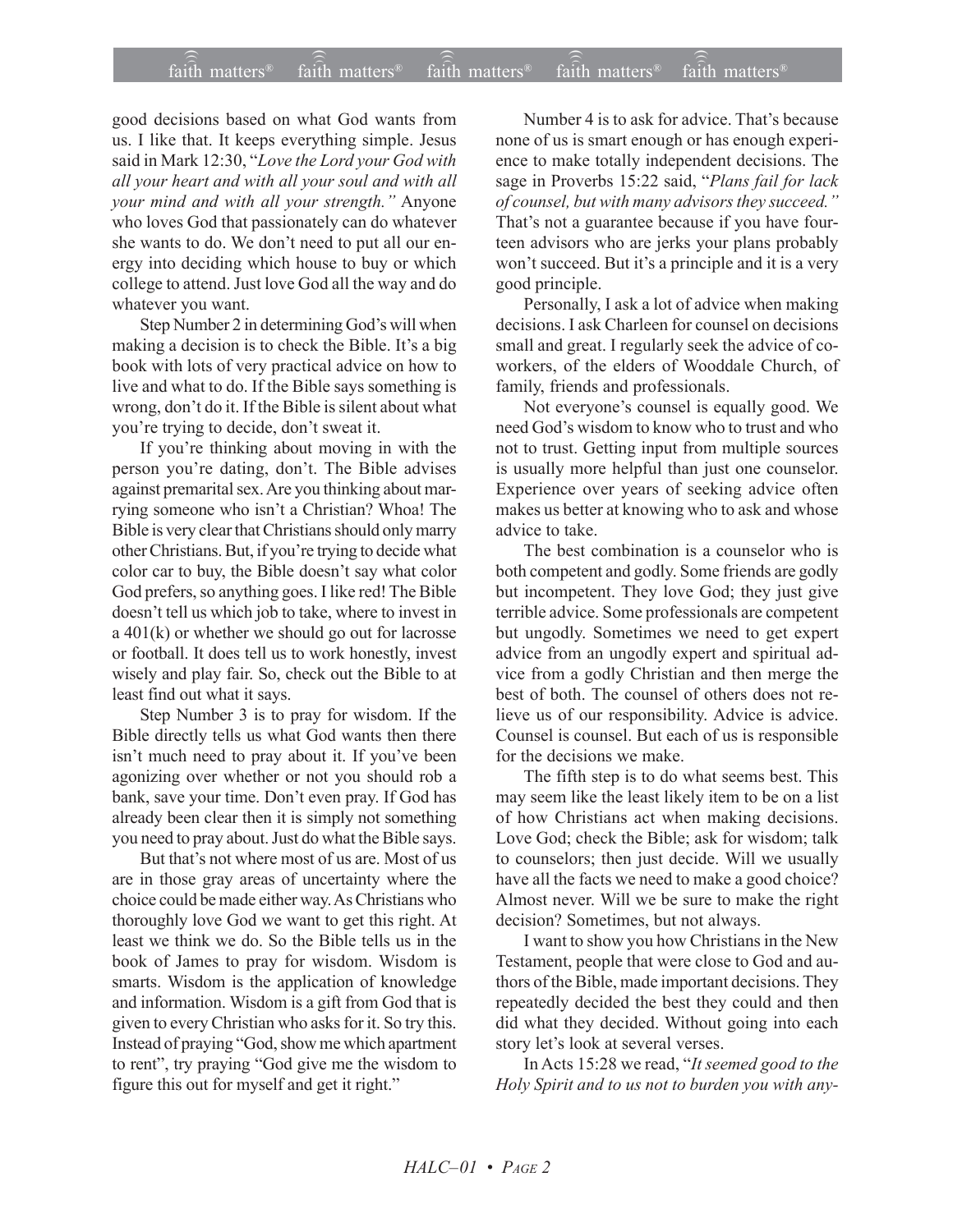## $\widehat{\widehat{\mathfrak{tair}}}$  matters  $\widehat{\widehat{\mathfrak{tair}}}$  matters  $\widehat{\widehat{\mathfrak{tair}}}$  matters  $\widehat{\widehat{\mathfrak{tair}}}$  matters  $\widehat{\widehat{\mathfrak{se}}}$  faith matters faith matters<sup>®</sup> faith matters<sup>®</sup> faith matters

*thing beyond the following requirements.*" So, they made a major theological decision because it seemed like a good idea.

Acts 19:21 says, "*After all this had happened*, *Paul decided to go to Jerusalem, passing through Macedonia and Achaia. 'After I have been there,' he said, 'I must visit Rome also.'* "He didn't have a fleece; he didn't have a written message from God; he just decided.

Acts 20:2-3 goes on to say, "He traveled *through that area, speaking many words of encouragement to the people, and finally arrived in Greece, where he stayed three months. Because the Jews made a plot against him just as he was about to sail for Syria, he decided to go back through Macedonia.*" Because there was opposition he changed his itinerary.

Acts 20:16 tells us, "Paul had decided to sail *past Ephesus to avoid spending time in the province of Asia, for he was in a hurry to reach Jerusa-*

*lem, if possible, by the* day of Pentecost.<sup>"</sup> Paul looked at his clock and his calendar and said, "Wow, if I'm going to make it there in time, I'd better go another way."

In 1 Thessalonians 3:1 Paul writes, "*So when we could stand it no longer, we thought it best to be left by ourselves in*

*Athens.*" The "we" here includes his colleague Silas, and if you read the next line, you discover that they left Timothy behind. We talk about making major life decisions for ourselves, but here Paul made a major decision for Timothy. He said, "You're no longer on the team. I'm sending you in a different direction." And he made that decision because he thought it best. It seemed like a good idea.

And Paul says in 2 Corinthians 8:10, *<sup><i>And*</sup></sup> *here is my advice about what is best for you in this matter.*"

The point here is that when critical decisions were made there wasn't lightening from heaven. They didn't have absolute certainty. They simply loved God, checked the Bible, prayed for wisdom, sought counsel and then decided the best they could with the information they had.

All of this leads to the bottom line which is to trust God with the outcome. Did they always get it right? That's a good question. It depends on what you mean by getting it right. If getting it right means that everything turned out happy and pleasant then they didn't always get it right. If you mean by getting it right that they followed a Christian process and focused more on how they made the decision than on the final outcome then the answer is yes, they got it right.

We are prone to make decisions totally on the basis of a pleasant outcome. If the job is successful, if the marriage is happy, if the house appreciates then we seem to think that we made the right decision and discovered God's will. On the other hand, if the job is hard, the marriage is difficult or the house needs a new roof we tend to think that we missed God's will.

> Let's understand God's will more in the way we decide and the way we live than in the perfect outcome of the decisions we make. Most of the authors of the Bible died as martyrs. Many godly Christians have lived difficult lives. That doesn't mean that God's will was missed or that a wrong decision was made.

As Christians, we live by

faith. Faith means that we trust God for the outcome. We love God, follow the Bible, pray for wisdom, get good counsel, decide the best we can and then leave the rest to God. If everything turns out great we are grateful. If life is harsh, we are still Christians who will live faithfully through the hardships and difficulties.

Recently, Charleen and I were talking about our years of marriage together. It wasn't a "what if" conversation. It was a "did you ever think that" conversation. "When we were married did you ever think we would live in the places we've lived? Charleen, did you ever think you would work for a daily newspaper? Leith, did you ever think you'd become a mobile home repairman? Did you think we would have four children? Did you think we

Let's understand God's will *more in the way we decide and the way we live than in the perfect outcome of the decisions we make.*